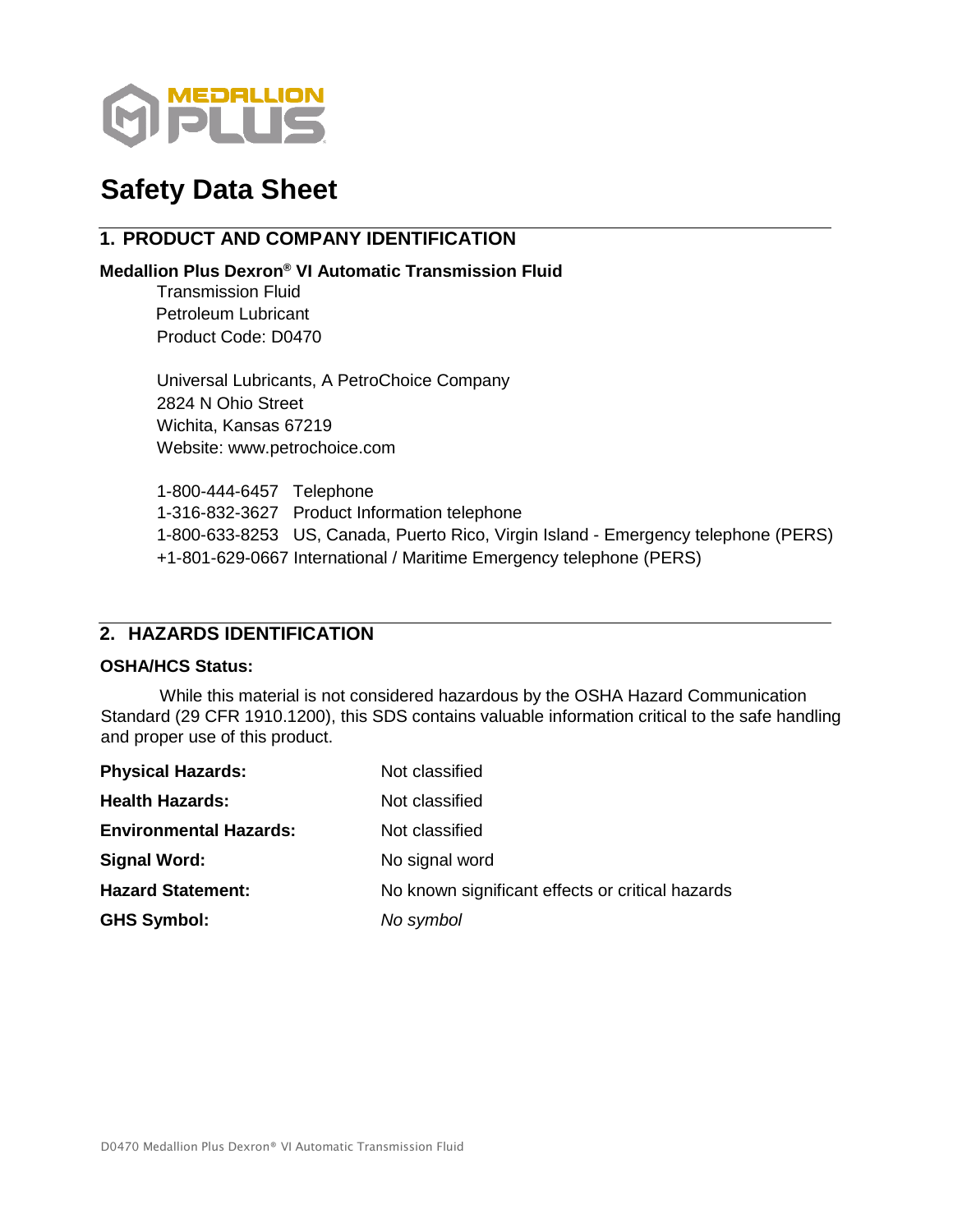# **Precautionary Statements**

| General:           | Read label before use. Keep out of reach of children. If medical advice is<br>needed, have product information at hand. |
|--------------------|-------------------------------------------------------------------------------------------------------------------------|
| <b>Prevention:</b> | Not applicable                                                                                                          |
| <b>Response:</b>   | Not applicable                                                                                                          |
| Storage:           | Not applicable                                                                                                          |
| Disposal:          | Not applicable                                                                                                          |

# **3. COMPOSITION/INFORMATION ON INGREDIENTS**

**Synonyms:** Transmission Fluid **Formula:** Mixture **Molecular Weight:** Variable

| <b>Component</b>                     | <b>CAS Number</b>   | <b>Concentration %</b> |
|--------------------------------------|---------------------|------------------------|
| <b>Base Lubricating Oils Mixture</b> |                     | 85-95                  |
| Detergent Inhibitor System           | <b>Trade Secret</b> | $10 - 15$              |
| Red Dye                              | <b>Trade Secret</b> | <1.0                   |

# **4. FIRST AID MEASURES**

# **Eyes**

Immediately flush eyes with large amounts of fresh water and continue flushing until irritation subsides. Remove contact lenses, if present, and easy to do. Continue rinsing. Seek medical attention if irritation develops.

# **Inhalation**

If breathing difficulty exists, remove individual away from exposure and into fresh air. Seek medical attention.

# **Skin**

Remove contaminated clothing. Wash contaminated area repeatedly with soap and water. Seek medical attention if irritation develops.

# **Ingestion**

Do not induce vomiting unless directed to do so by medical personnel. Get medical attention if symptoms occur.

# **Skin Injection**

If product is injected into or under skin, or into any part of the body, regardless of the appearance of the wound or its size, the individual should be evaluated by a physician as a surgical emergency. Even though initial symptoms from high pressure injection may be minimal or absent, early surgical treatment within the first few hours may significantly reduce the ultimate extent of injury.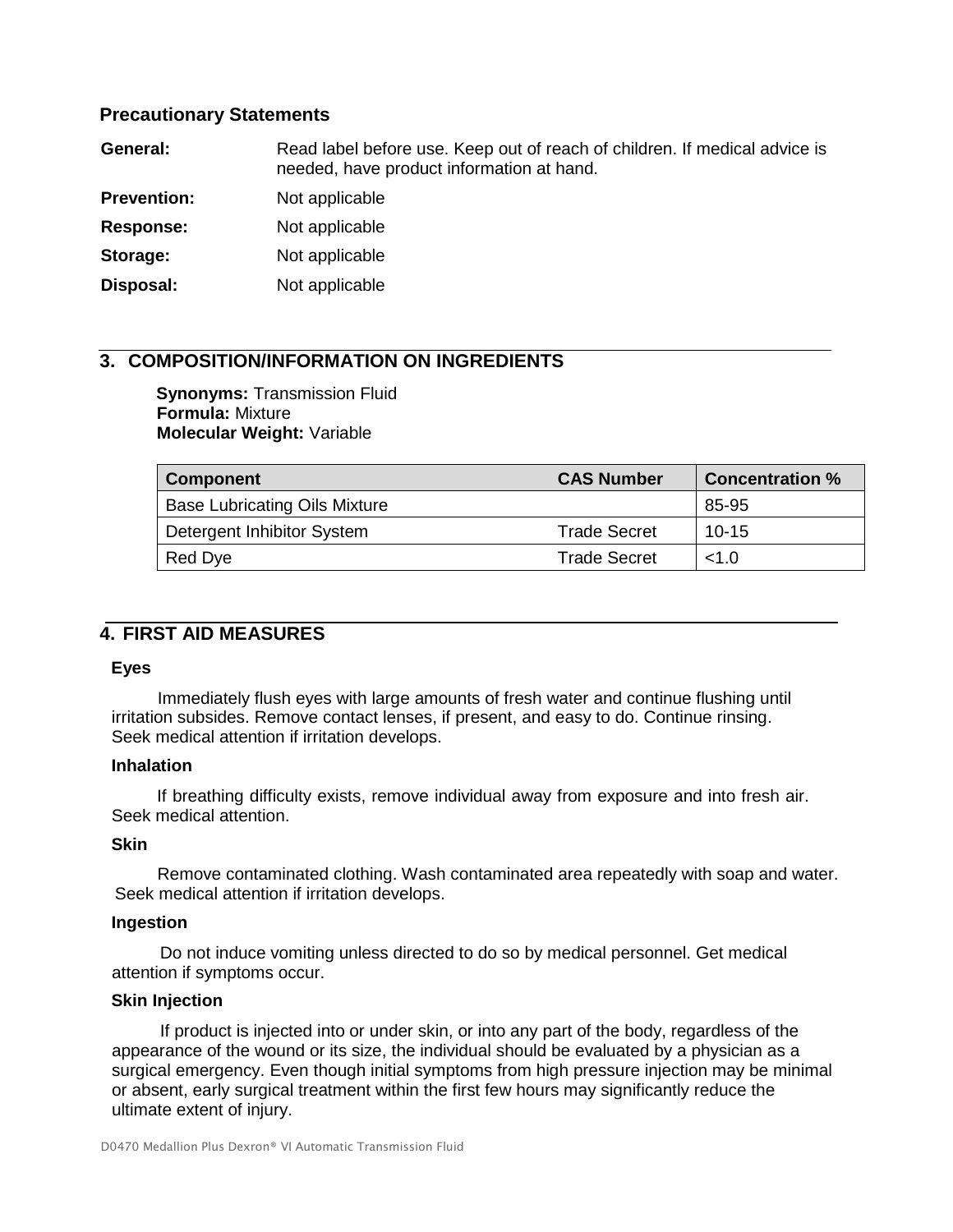# **5. FIREFIGHTING MEASURES**

# **Suitable extinguishing media**

Use dry chemical, foam, carbon dioxide  $(CO<sub>2</sub>)$  or water spray or water fog.

# **Unsuitable extinguishing media**

Do not direct a solid stream of water or foam into hot, burning pools of oil liquid since this may spread fire.

# **Specific hazards from combustion**

Carbon monoxide, carbon dioxide, aldehydes, hydrocarbons, oxides of sulfur, nitrogen, phosphorus and other oxides may be products of combustion.

# **Special protective equipment for fire-fighters**

Wear full firefighting turn-out gear (full bunker gear), and respiratory protection (SCBA).

# **Firefighting instructions**

Cool fire exposed containers with water spray and avoid spreading burning material with water used for cooling purposes.

# **6. ACCIDENTAL RELEASE MEASURES**

# **Personal precautions and Protective equipment**

Personal Protection, see section 8. Evacuate surrounding area. Keep unnecessary personnel from entering. Any individual not wearing protective equipment should not enter spill or contaminated area until all clean-up has been completed.

# **Emergency procedures**

For personal emergency procedures see section 4. For fire emergency procedures see section 5. Contain spilled oil liquid if possible without posing any risk or personal injury.

# **Environmental precautions**

Prevent spreading over a wide area. Contain spill immediately. Contact appropriate authorities of spill. Do not allow spill to enter sewer system, drains of any kind, surface water or water courses. Avoid flushing to such areas as well.

# **Methods and materials for containment and cleaning up**

Soak up or absorb with appropriate inert materials such as, sand, clay, silica gel, acid binder, universal binder, sawdust, paper fiber etc. Large spills may be picked up using vacuum pumps, shovels, buckets or other means of transfer and placed into drums or any other approved and suitable containers.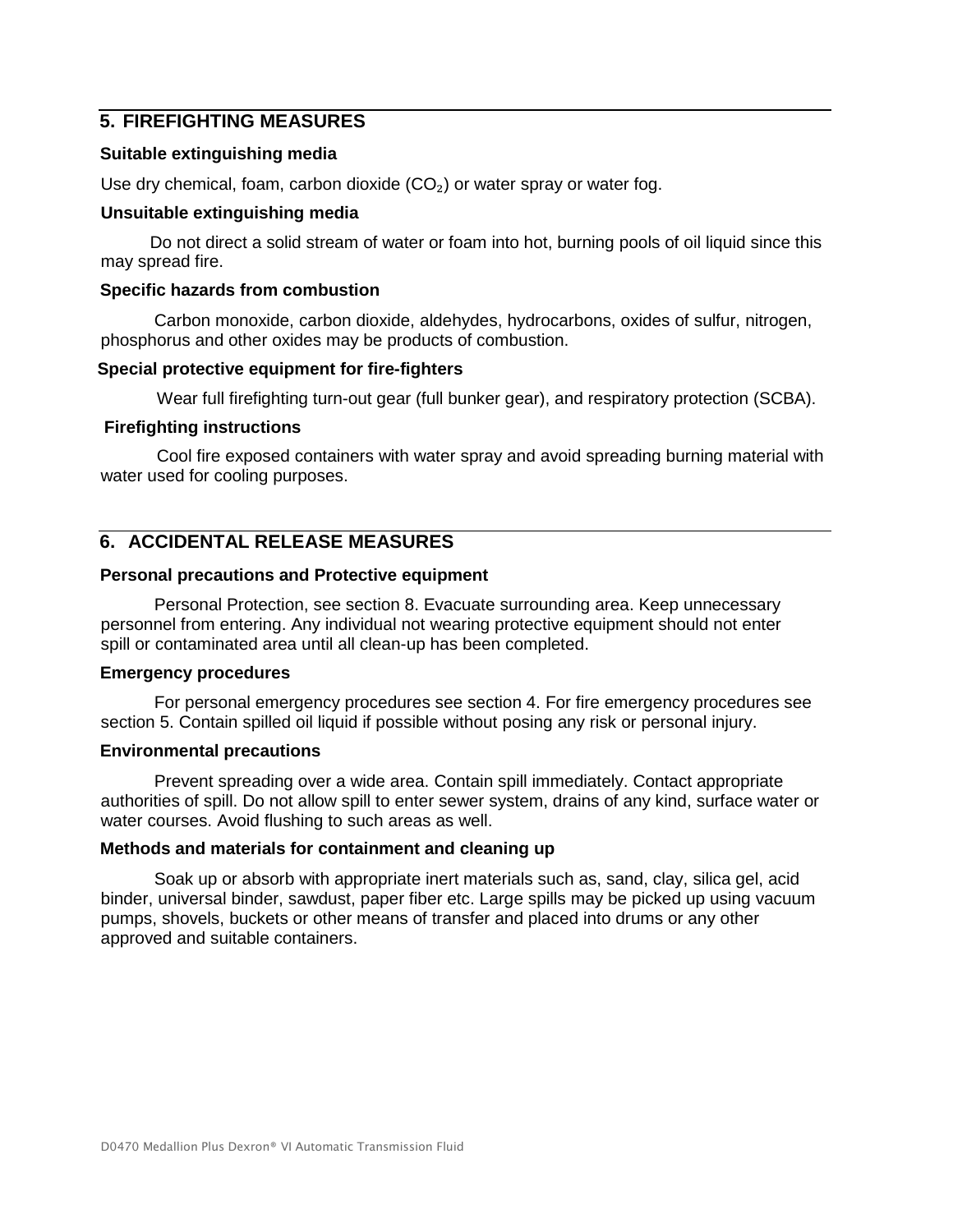# **7. HANDLING AND STORAGE**

# **Precautions for safe handling**

# **Conditions for safe storage**

Store in only approved and marked containers. Keep containers closed when not in use and during transportation. Keep containers away from flame or other ignition sources.

# **Incompatibilities**

Strong oxidizing agents, acids, halogens.

# **8. EXPOSURE CONTROLS/PERSONAL PROTECTION**

# **OSHA Final: (PEL)**

Contains no substances with occupational exposure limit values.

# **American Conference of Governmental Industrial Hygienists (ACGIH) Threshold Limit Value (TLV)**

5.00 mg/m<sup>3</sup> suggested for oil mist.

# **Respiratory protection**

If vapor mist is generated when the material is heated or handled, use approved respiratory protection. All respirators must be NIOSH certified. Fit testing may be required before use. Do not use compressed oxygen in hydrocarbon atmospheres. Adequate ventilation in accordance with good engineering practices must be provided to maintain concentrations below the specified exposure or flammable limits.

# **Hand protection**

For prolonged or repeated exposures hand protection is required. Wear chemical resistant gloves suitable for the product, contact your safety department or supplier to determine the proper hand protection.

# **Eye protection**

Not required under normal conditions of use. If material is handled such that it could be splashed or misted into eyes, wear plastic face shield or splash resistant safety goggles or glasses with side shields.

# **Skin and body protection**

For prolonged or repeated exposures, use impervious clothing (boots, gloves, aprons, bibs, etc.) over parts of the body subject to exposure. Contact your facility safety department or safety supplier to determine the proper protective equipment for your use.

# **Hygiene measures**

Thoroughly wash contaminated areas of the body which may have been exposed with soap and water. Do not use contaminated clothing, launder clothing before reuse. Properly dispose of contaminated clothing or articles that cannot be laundered such as leather gloves, boots, etc. Wash thoroughly before handling food and beverages. Food and beverage consumption should be avoided in work areas where hydrocarbons are present.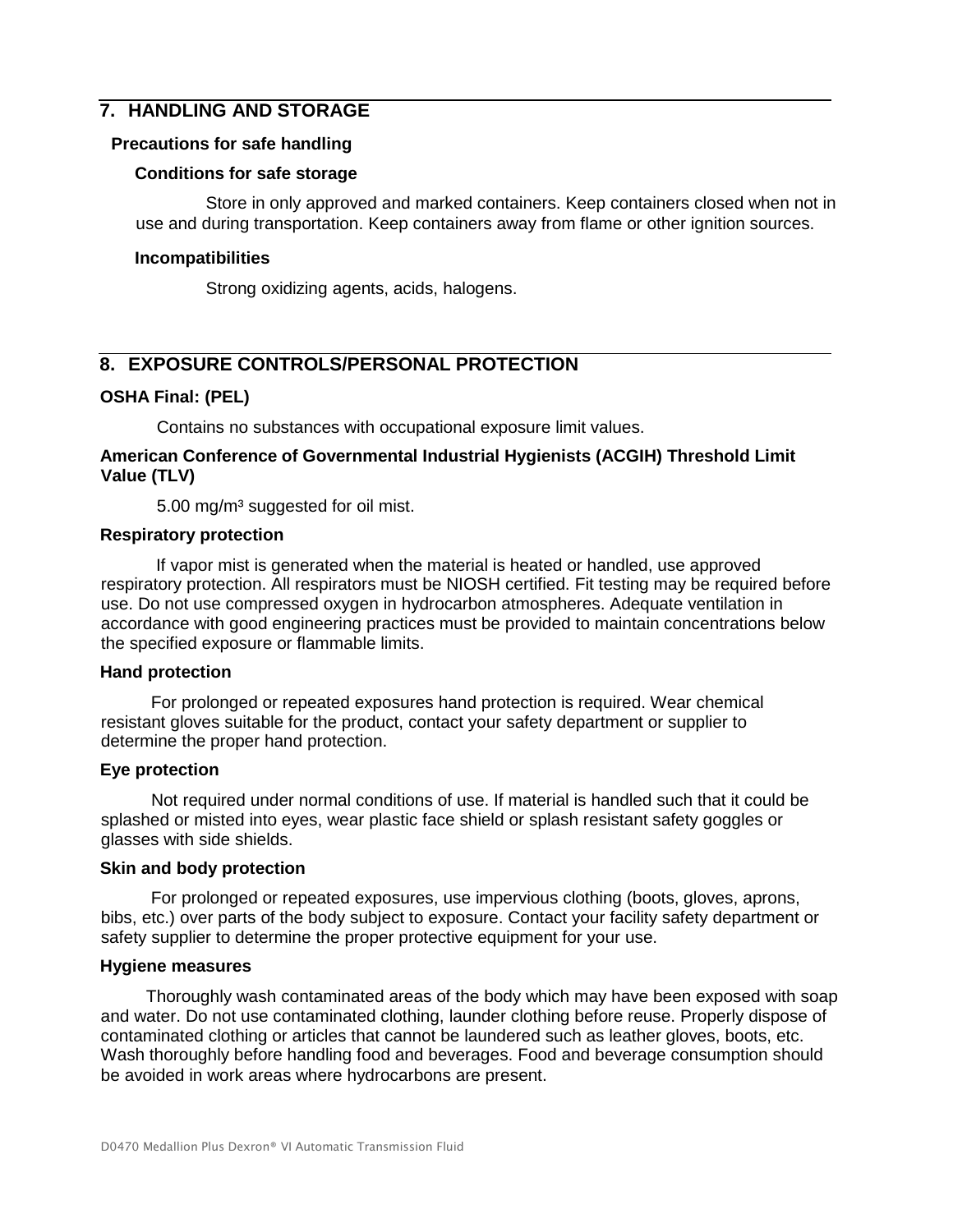# **9. PHYSICAL AND CHEMICAL PROPERTIES**

**Appearance:** Clear, red **Physical state:** Liquid **Odor:** Lubricating Oil **Specific gravity (H**₂**O=1):** 0.8585 **Melting point/freezing point:** No data available **Initial boiling point and boiling range:** >600⁰F **Flash point (C.O.C):** 216<sup>°</sup>C, (420<sup>°</sup>F) **Upper/lower flammability or explosive limits:** No data available **Vapor pressure:** Not determined **Solubility in water:** Soluble in hydrocarbons, emulsifies in water **Percent volatile:** Negligible **Liquid density:** Not determined **Evaporation rate:** Not determined

# **10. STABILITY AND REACTIVITY**

**Reactivity:** May react strong with oxidizing agents.

**Chemical stability:** Stable under normal temperatures and pressures.

**Possibility of hazardous reactions:** Product will not undergo hazardous polymerization.

**Conditions to avoid:** Heat, open flames, oxidizing materials and mist.

**Incompatible materials:** Strong oxidizing agents, acids, halogens.

**Hazardous decomposition products:** Carbon monoxide, carbon dioxide and other oxides may be generated as products of combustion.

# **11. TOXICOLOGICAL INFORMATION**

**Acute oral toxicity:** No data available **Acute inhalation toxicity:** No data available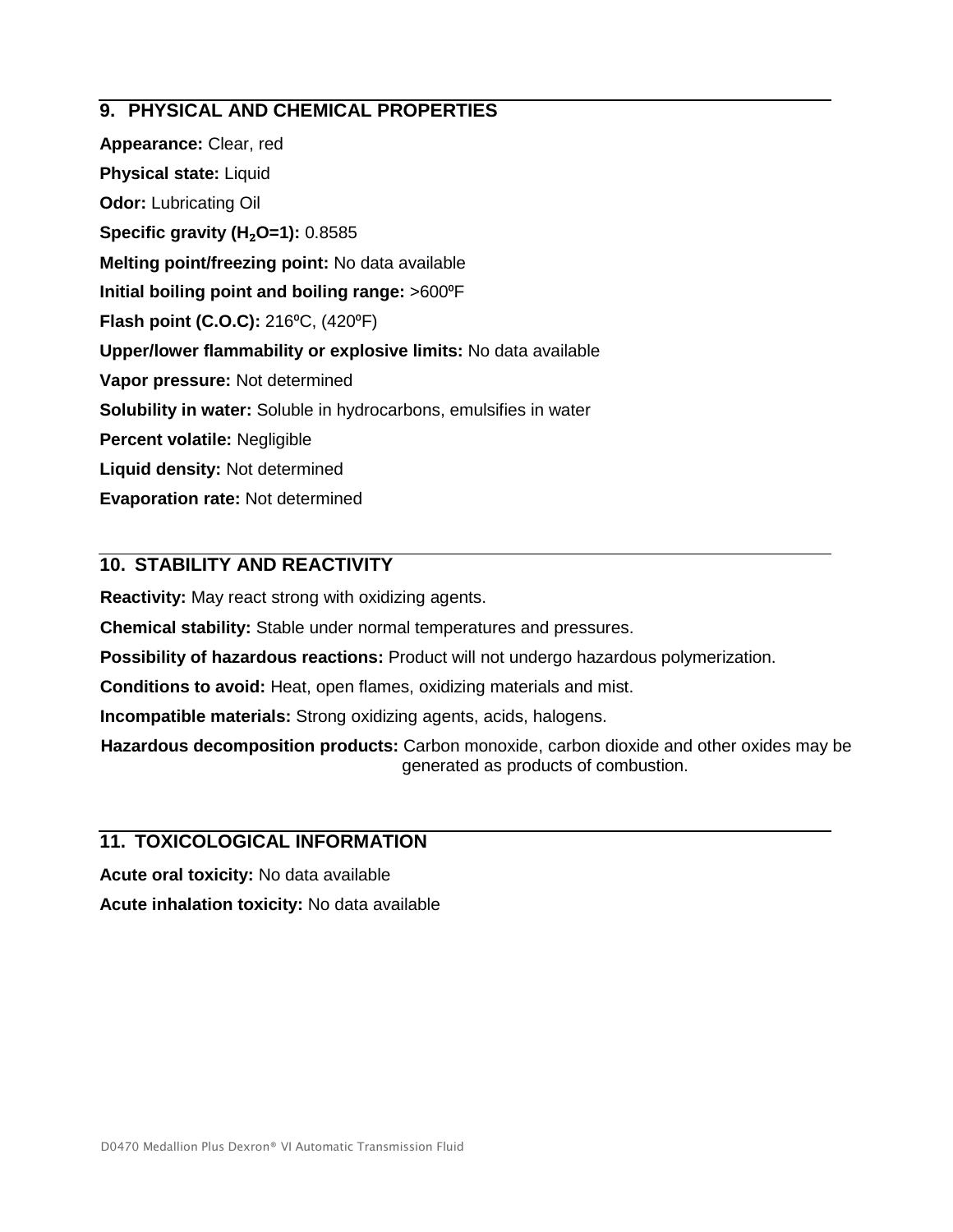# **12. ECOLOGICAL INFORMATION**

**Biodegradability:** No data available

**Bioaccumulation:** No data available

**Toxicity to fish:** No data available

**Toxicity to daphnia and other aquatic invertebrates:** No data available

**Toxicity to algae:** No data available

**Toxicity to bacteria:** No data available

# **13. DISPOSAL CONSIDERATIONS**

# **Waste Disposal methods**

All disposal must comply with federal, state and local regulations. Spilled or discarded material may be a regulated waste. Refer to state and local regulations. If other material was used during cleanup efforts the resultant mixture may be regulated.

# **Empty Containers**

Empty drums should be completely drained and safely stored until appropriately reconditioned or disposed

| <b>14. TRANSPORT INFORMATION</b>             |                               |
|----------------------------------------------|-------------------------------|
| U.S. DOT Road/Rail/Waterways:                | Not dangerous/hazardous goods |
| <b>Transport Canada Road/Rail/Waterways:</b> | Not dangerous/hazardous goods |

# **15. REGULATORY INFORMATION**

The regulatory information is not intended to be comprehensive. Other regulations may apply to this material.

# **Federal Regulatory Status**

# **Notification Status**

- **EINECS** All components listed
- **DSL** All components listed
- **TSCA** All components listed

# **SARA Hazard Categories (311/312)**

No SARA 311/312 hazards